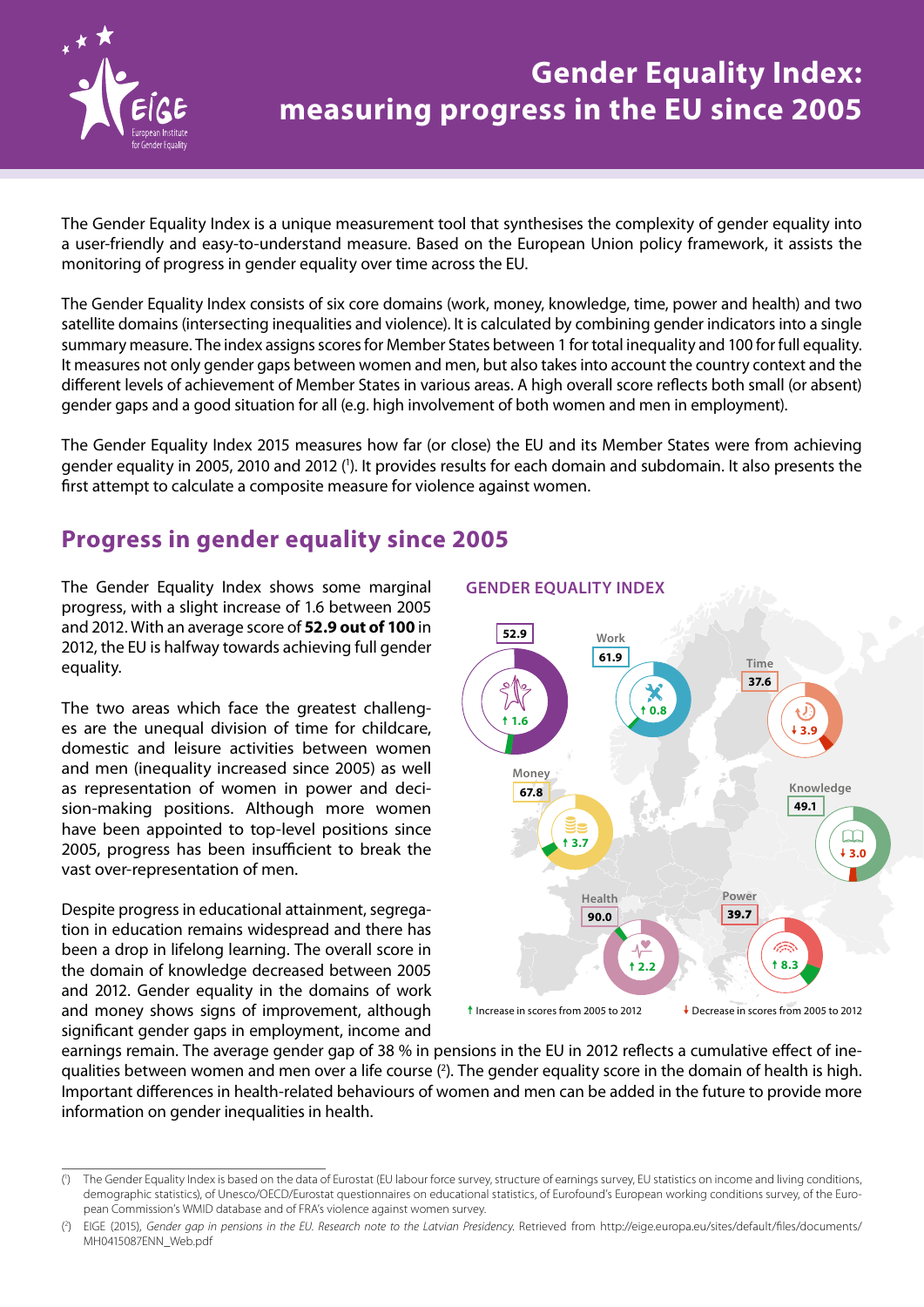## **Work**





Scores in the domain of work and its subdomains have increased only marginally since 2005. The gender gap in employment, measured by the full‑time equivalent (FTE) employment rates, has narrowed slightly at EU level, largely driven by decreased levels of men's participation in the labour market.

The general employment rate of women (62 % in 2012) is still far below the Europe 2020 target which aims to have 75 % of the adult population (aged 20-64) in employment. Women's propensity to work on a part‑time basis makes the target even more difficult to reach when the employment rate counts the number of hours worked, rather than the number of people with a job.

The subdomain of segregation and quality of work shows slight progress brought mainly by the improvement of working conditions. The ability of workers to take an hour or two off during working hours has almost doubled (from 18 % in 2005 to 33 % in 2012) and the gender gap has shrunk. However, the gender‑segregated labour market remains a reality for both women and men in Europe today. Almost four times more women than men (30 % compared to 8 %) worked in education, human health and social work activities in the EU on average in 2012.

### **Money**







Scores in the domain of money have increased by 3.7 points from 2005 to 2012. Progress in this domain is largely driven by the overall improvement in access to financial resources for both women and men (by 5.8 points), although the gender gap remains significant and largely unchanged.

Although scores are slightly higher than those in other domains, women throughout the EU face bigger challenges in accessing financial resources. Women earn less than men and have a lower income, including pensions. Progress in closing the gender gaps in earnings and income has been re‑ markably slow.

This domain aims to grasp the inequalities in the distribution of financial re‑ sources. This remains challenging since the income and poverty indicators are calculated at the household level: the economic situation of women and men living in the same household is presumed to be equal and therefore gender differences in poverty and household income levels are barely visible. Measurement of the availability of resources at the individual level would thus provide more gender-sensitive information and depict a more realistic situation of income sharing between family members.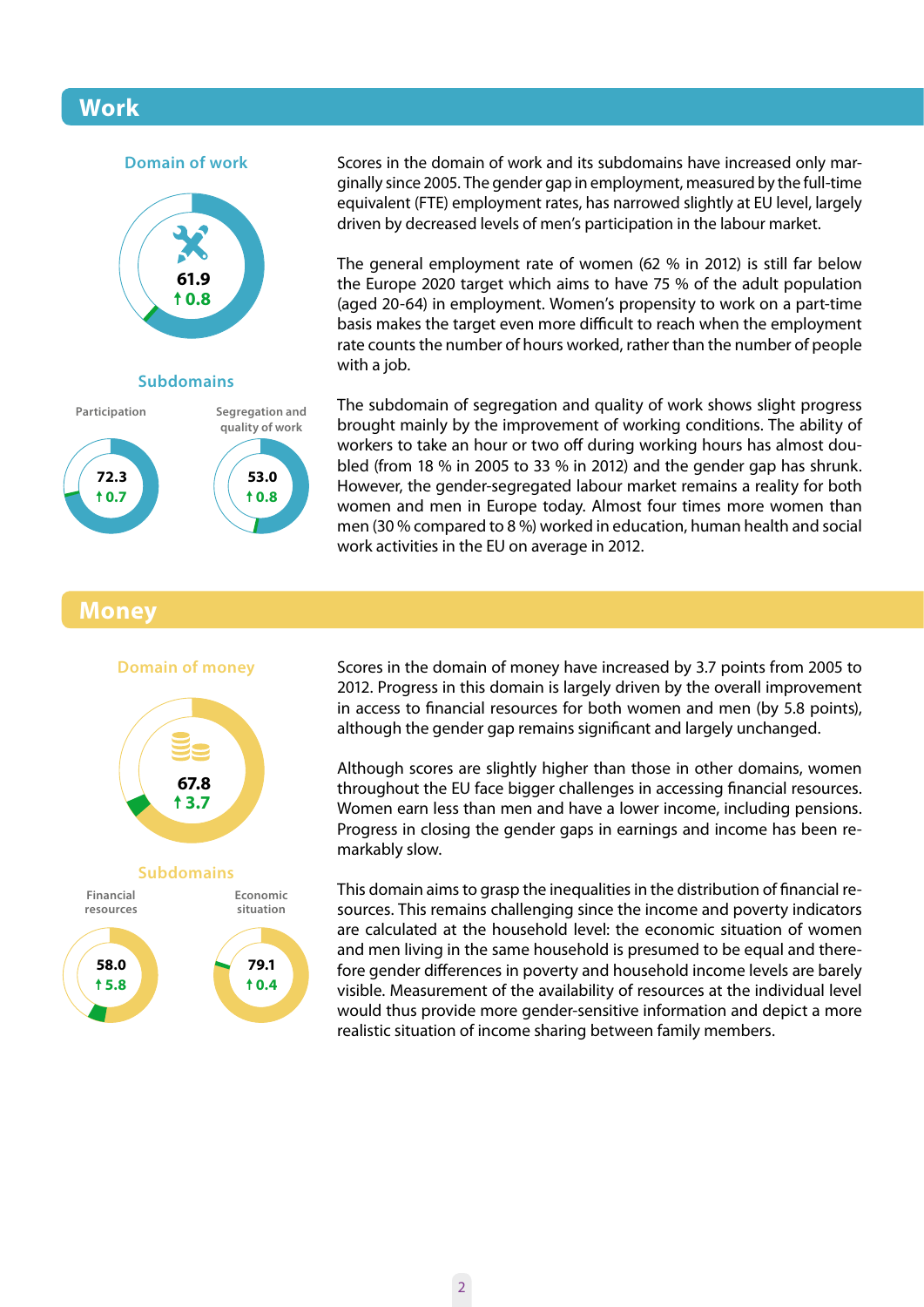### **Knowledge**

#### **Domain of knowledge**



**Subdomains**



The decline in the overall score in the domain of knowledge (by 3 points) is the result of decreased adult participation (aged 15-74) in lifelong learning — both formal and non‑formal education and training.

The educational attainment of women and men is steadily increasing and women are now outnumbering men at graduate level. However, women are still concentrated in the fields of study traditionally seen as 'feminine'. In 2012, women in the EU-28 were overrepresented among tertiary students in the fields of education (77 %), health and welfare (73 %) and humanities and arts (65 %). Gender segregation at all levels in education leads to oc‑ cupational segregation and subsequently impacts future career options of both women and men.

In the context of rapid technological change and transformation of the labour market, lifelong learning is an area of crucial importance for both women and men. However, the majority of Member States are far from achieving the 15 % target for adults aged 25 to 64 to be involved in lifelong learning, as set out in the strategic framework for European cooperation in education and training (ET2020).

#### **Time**





The domain of time has the lowest score of all the index domains (37.6) and shows the greatest challenge, which is in the division of time between women and men. The 3.9 decrease from 2005 to 2010 was mainly caused by a decrease in time that both women and men were able to devote to social activities.

On average in the EU, 77 % of women, compared to only 24 % of men, do cooking and housework every day for at least 1 hour or more. Women continue to take a far greater responsibility in taking care of a family. Inequality in time-sharing at home also extends to other social activities. In the majority of Member States, men are more likely than women to participate in sporting, cultural or leisure activities outside the home.

Personal time spent on caring responsibilities has a major impact on women's employment opportunities and economic independence. The findings reaffirm the importance of better work–life balance measures for women and men, such as an adequate supply of affordable and high-quality care services for children and other dependants and flexible working arrangements.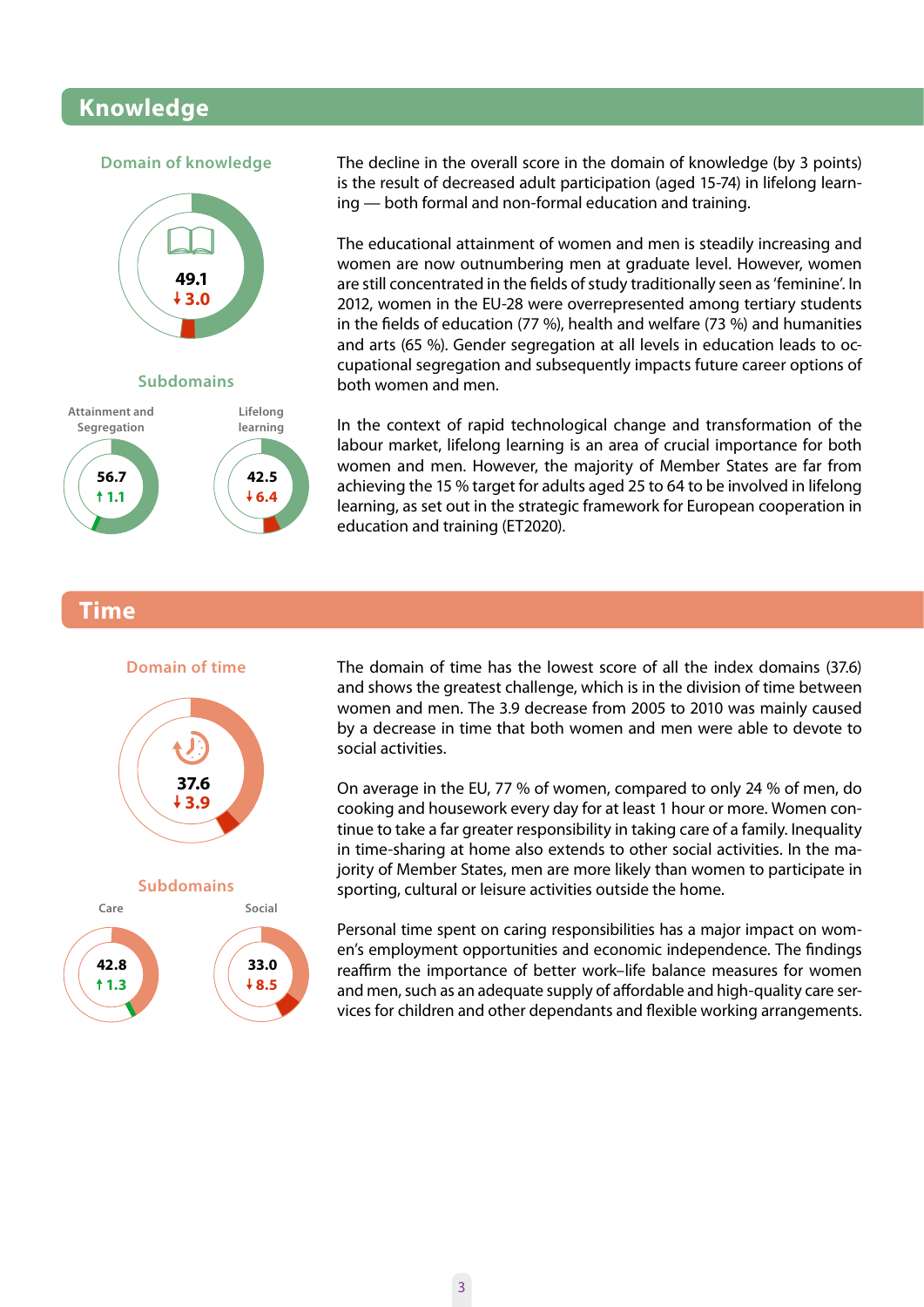#### **Power**







The domain of power shows the second lowest score, despite the most pronounced increase in the score by 8.3 points since 2005.

Results show notable progress in the representation of women on corporate boards of publicly listed companies. However, in the finance sector, women are nearly absent in decision‑making. Only one of the 28 central bank governors in 2014 was a woman — from Cyprus; and in the same year, there were only two women finance ministers in the EU — from Romania and Sweden.

In the last few years, measures applied by Member States and tailored EU-level initiatives  $-$  such as the proposed directive on improving the gender balance among non‑executive board directors — contributed to a marked improvement in women's access to leadership positions in the corporate sector. However, broader public debate and awareness-raising are needed to change the corporate culture. Long working hours and physical presence at work, combined with traditional masculine leadership styles and a lack of transparency in recruitment and promotion practices, advantage men and reinforce gender inequalities.

### **Health**







The domain of health is an important area of gender equality. Health is directly linked not only to personal, social and economic well‑being, but also to human dignity and physical integrity. The score in the domain of health has risen slightly by 2.2 points since 2005 as a result of a small advance in health status and, to a greater extent, an improved access to health structures. This is reflected in an increased number of people whose medical or dental needs are being met.

Due to an unavailability of suitable indicators, the current measurement framework does not include differences in health‑related behaviours of women and men. The behaviours and lifestyles of women and men differ according to pre-defined characteristics of masculinity and femininity; therefore, it is very important to capture the gender‑related behavioural differences behind inequalities in health.

The European health interview survey (EHIS), conducted in 2014, will pro‑ vide important data on health determinants, which will be considered for the next edition of the Gender Equality Index.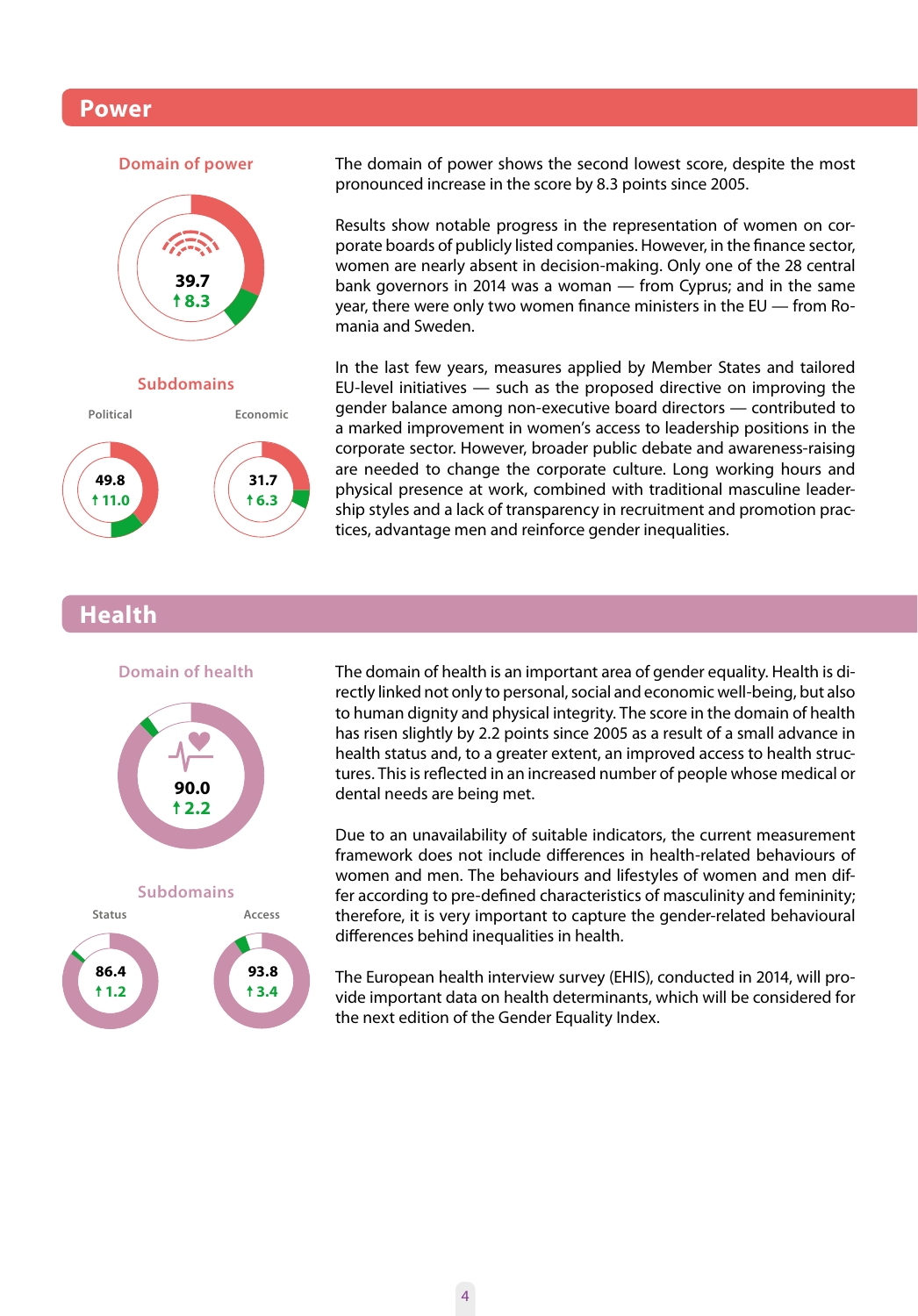# **Gender Equality Index 2015: satellite domains**



### **Violence**

The domain of violence was identified as the biggest gap of all in 2013 because of a lack of comparable and harmonised data at EU level. Building on FRA's violence against women survey and Eurobarometer data, the Gender Equality Index 2015 proposes a possible composite measure of violence against women. It also analyses attitudes towards violence against women and awareness levels, as well as trust in police and justice institutions in a given society. The analysis shows that in countries where levels of gender equality are higher, as measured by the index, violence against women is seen as less acceptable and women are more likely to report violence. The lower levels of reported violence do not necessarily reflect lower levels of violence, but rather mean that attitudes towards violence against women, awareness about it and trust in police and justice institutions prevent the disclosure.

The commitment of the EU and its Member States to eradicate violence against women needs to be supported by evidence in the form of systematic, comparable and harmonised data. EIGE will continue to develop a comprehensive measurement framework of violence against women, combining data from surveys and administrative sources.



### **Intersecting inequalities**

The domain of intersecting inequalities considers how gender intersects with other aspects that may influence women's and men's life experiences. For example, the gender gaps in employment are larger for foreign-born workers than country nationals, showing a need for further analysis of gendered patterns of migration. This becomes particularly relevant in the context of the refugee trends that the EU is facing today. Older workers are also vulnerable and experience both lower access to employment and higher levels of gender inequality in all Member States. Understanding the factors involved in the linkage between gender and age-based discrimination is crucial, especially when addressing poverty among older women. In lone-parent, predominately lone-mother households, poverty levels are higher than those of the whole population, which shows that tackling poverty and social exclusion needs to incorporate a gender dimension.

It is imperative to discuss and further analyse the ways in which inequalities intersect, in full recognition that women and men are not homogeneous groups. The next update of the Gender Equality Index will focus on this in more detail.